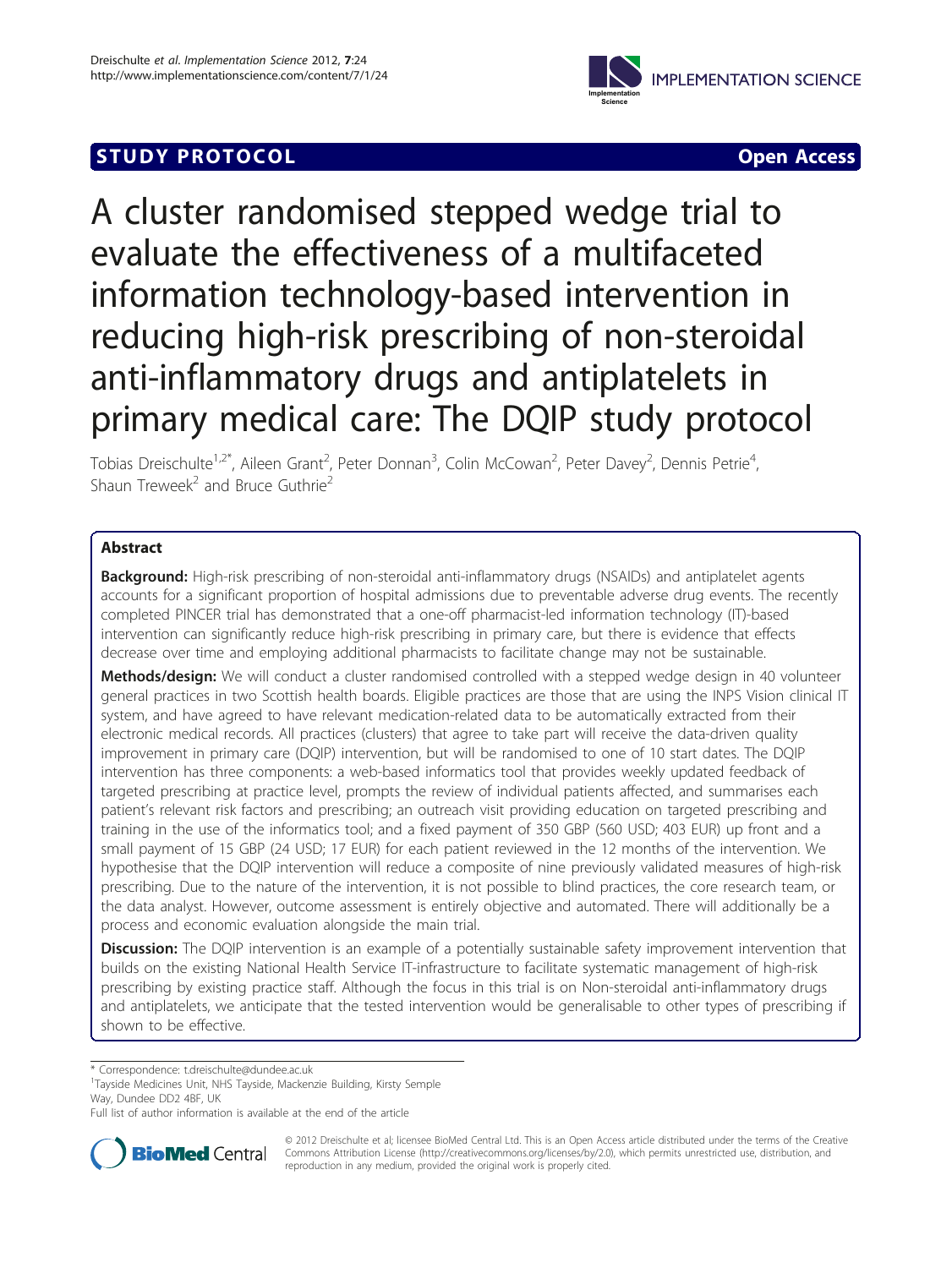Trial registration: ClinicalTrials.gov, dossier number: [NCT01425502](http://www.clinicaltrials.gov/ct2/show/NCT01425502)

Keywords: Adverse drug event, Non-steroidal anti-inflammatory drug, Antiplatelet, Medication error, Medication review, Decision support systems, Clinical, Stepped wedge, Randomised controlled trial, Primary healthcare

### **Background**

### Importance of high-risk prescribing of non-steroidal antiinflammatory drugs and antiplatelets

The quality and safety of prescribing in primary care is an area of increasing concern in the UK and internationally. A number of systematic reviews, including large scale studies conducted in the UK, have demonstrated deficits in the safety and quality of medication use to a degree, which constitutes a public health threat: 3% to 4% of all unplanned hospital admissions are caused by preventable adverse drug events [[1,2\]](#page-11-0). Antiplatelets, non-steroidal anti-inflammatory drugs (NSAIDs), oral anticoagulants, diuretics, and other potentially nephrotoxic agents account for approximately 60% of all preventable admissions.

It is important to distinguish 'high-risk' from 'inappropriate' prescribing, because there will be situations where prescribers and patients are struggling to best manage complex problems for which there is no clearly correct action, and high-risk prescriptions may be justified. However, high-risk prescribing requires systematic management and regular review in order to minimise harm. Effective strategies are therefore needed that enable practitioners to continuously identify, review, and monitor high-risk prescribing [\[3\]](#page-11-0).

One approach to identifying and reducing high-risk prescribing is the assessment of medication use against explicit measures, thereby highlighting patients who are at risk of adverse outcomes and require a review of benefits and risks. In the UK and internationally, this approach is facilitated by the increasing implementation of electronic patient records in primary care, which enable routine screening for patients at risk of preventable adverse drug events. Such an approach requires, as a minimum, focussing on those quality and safety problems that are strongly linked to patient outcomes based on research evidence [\[4\]](#page-11-0).

Our previous research has defined and validated a broad set of explicit measures for the assessment of prescribing quality and safety in primary care [\[5](#page-11-0)]. In accordance with research evidence, the 'use of antiplatelets and oral NSAIDs in patients at increased risk of gastrointestinal bleeding' and 'use of oral NSAIDs in patients at increased risk of renal failure' were identified as key priorities for quality improvement in primary care by a Delphi panel of primary care clinicians [\[5\]](#page-11-0). We have shown that this prescribing is both common and highly variable between practices, which generally indicates scope for improvement [\[6](#page-11-0)].

### Rationale for the Data-driven Quality Improvement in Primary care (DQIP) intervention

There is a large body of research examining changing professional practice to improve the quality of care, much of which has been systematically reviewed [\[7,8](#page-11-0)]. A significant proportion of this research relates to improving prescribing [[9](#page-11-0),[10](#page-11-0)]. Although not all studies show positive effects, there is good evidence for small  $(-5%)$ to moderate (11% to 20%) effects of a number of quality improvement strategies. Multi-faceted interventions appear to be more effective than single strategy ones. Strategies shown to be effective include the use of:

1. Feedback of performance data [\[7\]](#page-11-0), particularly if feedback is prolonged rather than one - off [[11\]](#page-11-0).

2. Educational outreach visits, where the evidence is particularly consistent for improving prescribing [[8\]](#page-11-0).

3. Interactive educational workshops for continuing professional development [\[12](#page-11-0)].

4. Informatics to support clinician decision making and implementation of guidelines [[13,](#page-11-0)[14](#page-12-0)], particularly where it is integrated into existing systems [[15\]](#page-12-0).

The broad conclusion of this research is that professional practice can be changed, but that improvements in care are not guaranteed with any strategy and are sometimes short-lived. For example, the PINCER trial recently examined the impact of simple feedback versus pharmacists working in general practices for 12 weeks, delivering education and supporting the review of patients with apparent deficiencies in prescribing or monitoring. Significant reductions in all three primary outcome measures at six months follow-up, but for one (high-risk prescribing of NSAIDs in patients with a history of peptic ulcer), the effect size was smaller and non-significant at 12 months, possibly reflecting that the active intervention was one-off and took place early at the start of the follow-up year [[16\]](#page-12-0).

With the spread of electronic medical records and improvements in the information technology (IT) infrastructure, it is increasingly feasible to continuously measure prescribing quality and safety. This allows for timely data feedback and enables practices to identify patients who are currently at risk of preventable drug related harm. On the basis of this information, practices can develop a strategy for systematic patient review and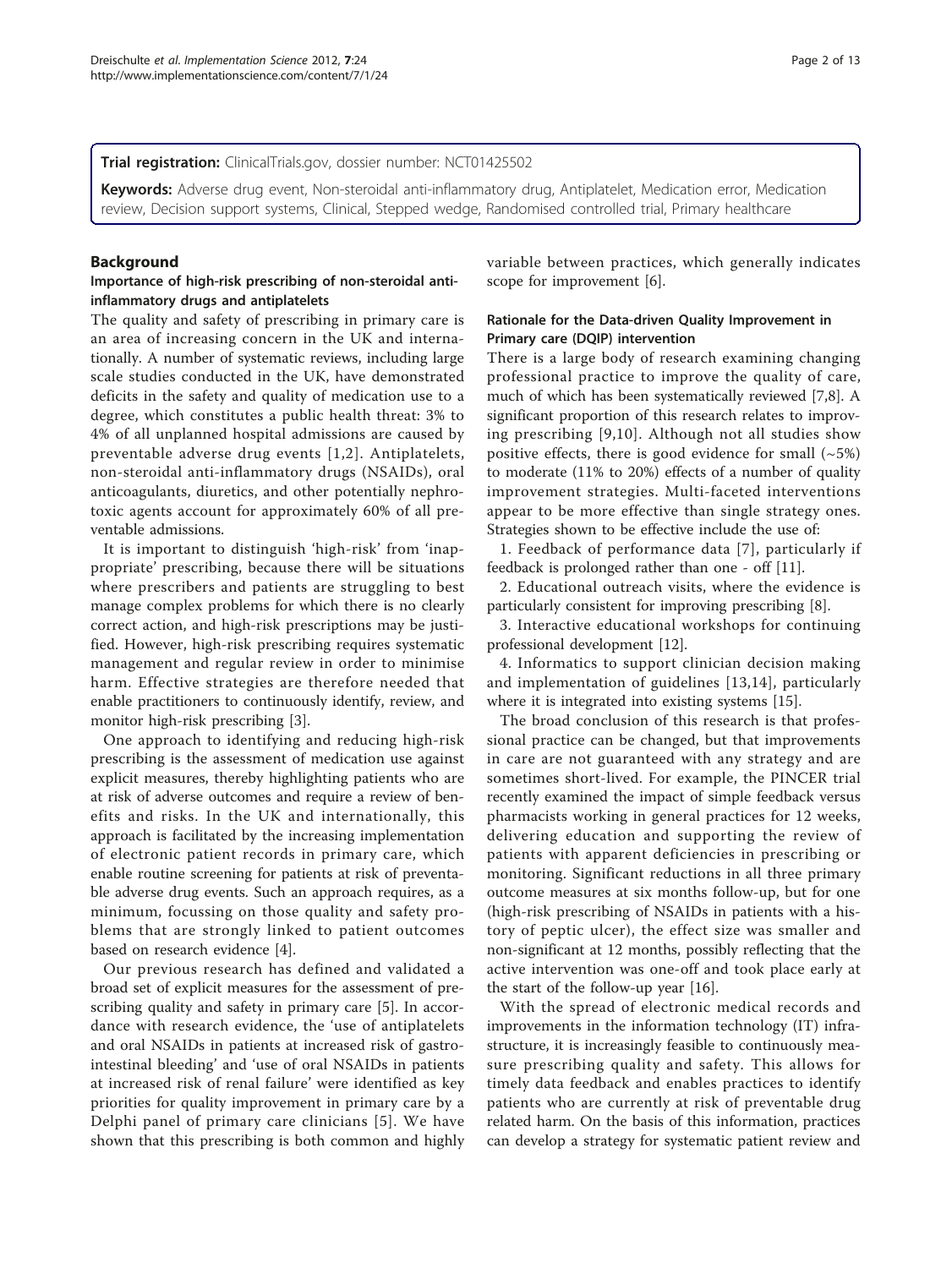monitor trends of high-risk prescribing at practice level that allows unfavourable trends to be exposed and addressed.

### Trial design

The research team will deliver the DQIP intervention to general practices with the intention of changing professional behaviour, and cluster randomisation at practice level will therefore be used. The trial will use the stepped wedge design [[17,18](#page-12-0)], with all participating practices receiving the DQIP intervention, but randomised to one of ten different start dates and with each practice functioning as their own control in a time series analysis. Practices will only have access to the DQIP tool over the duration of the trial (48 weeks), so that outcome measures during the DQIP intervention will be compared to care prior to it. Practices will be randomised to start the intervention at four weekly intervals with planned gaps to avoid Christmas/New Year and March (the end of the QOF reporting year). The stepped wedge design as it is used in this trial is illustrated in Figure 1.

# Methods

## Participants and settings

The trial will be conducted in volunteer practices in two Scottish health boards, NHS Tayside and NHS Fife. These two Boards provide healthcare for approximately 700,000 patients, with direct responsibility for hospital and community services, and holding the contracts for independent contractors including general practice.

Primary medical care is provided by  $\sim$ 130 general practices, and both Boards have a variety of ways in which they seek to influence general practice prescribing, including the use of formularies, guidelines, newsletters, prescribing advice, and the use of primary care pharmacists.

Prescribing advice and primary care pharmacist input varies significantly between the two Boards. In Tayside, there is a greater primary care pharmacy resource in the sense that each practice has a dedicated (usually parttime) primary care pharmacist who works on a mixture of community health partnership and/or Board priorities, and projects agreed with the practice. In Fife, these functions are split between development pharmacists who work at locality level (five localities across three community health partnerships) providing prescribing advice and facilitated discussion of prescribing data, and primary care pharmacists who work in practices, although typically for fewer hours than in Tayside.

In both Boards, general practitioners (GPs) take responsibility for virtually all community prescribing, although nurses, health visitors, and pharmacists are increasingly prescribing some medicines under defined protocols (although this is currently only a small proportion of total prescribing). The intervention therefore targets existing teams of professionals working in general practices in NHS Tayside and NHS Fife.

### Practice inclusion criteria

Practice inclusion criteria include general medical practices in NHS Fife and NHS Tayside using the INPS

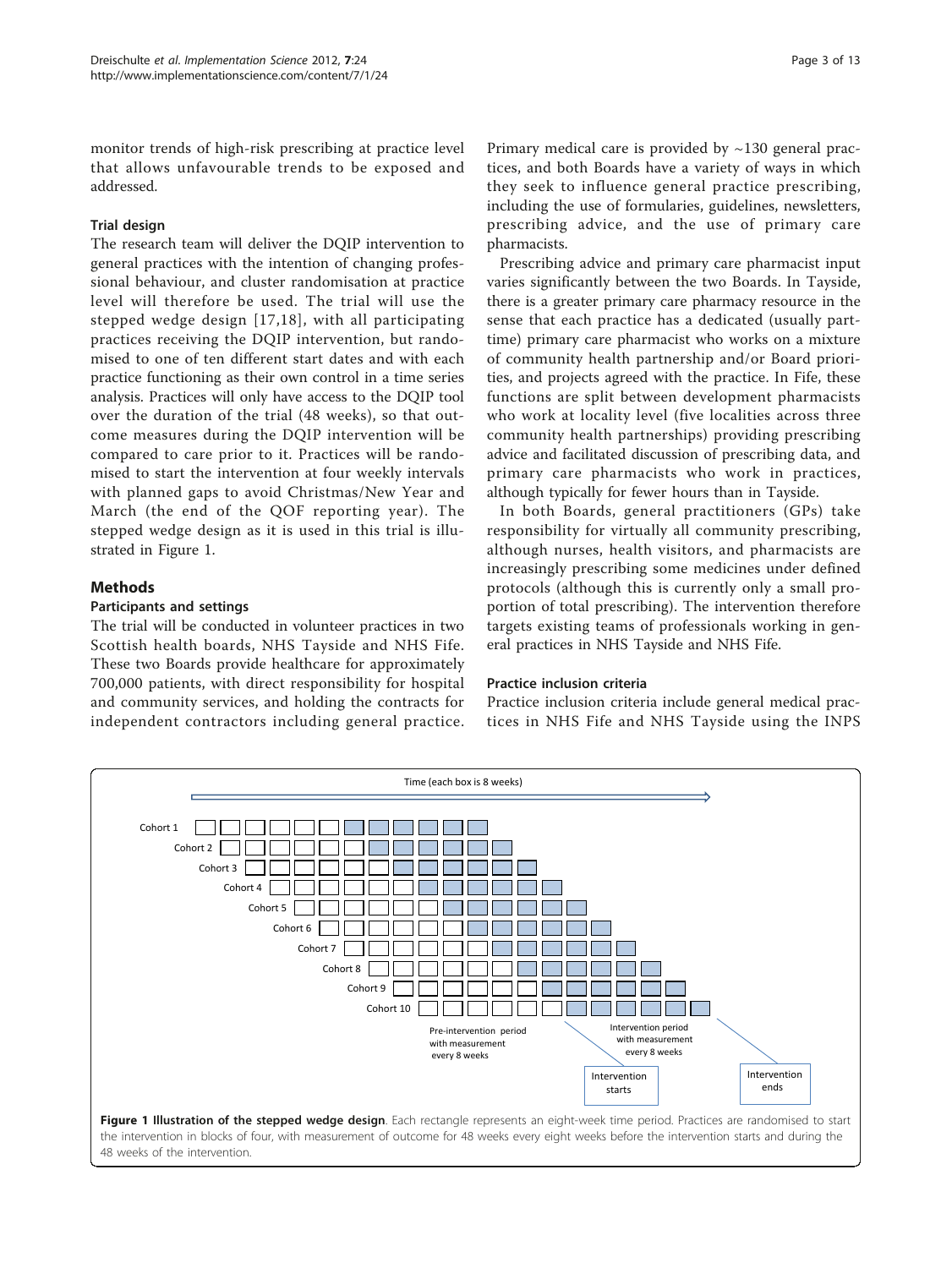Vision clinical IT system  $(n = 78)$  and agreeing to participate, and practices that agree to have relevant medication related data to be automatically extracted from their electronic clinical information systems

### Practice exclusion criteria

Practices that use GPASS or EMIS clinical IT systems on the date of randomisation will be excluded, because data extraction for the informatics requires the INPS Vision clinical IT system

### Components of the DQIP intervention

The DQIP intervention has three components (Figure 2). Intervention component one: Informatics tool

The informatics tool is central to the intervention, and will involve the extraction of existing GP clinical data to an NHS Tayside database accessible to the DQIP informatics tool developed by Aridhia (an IT company contracted by NHS Tayside for this purpose). The informatics component will:

1. Summarise numbers of patients affected by highrisk prescribing at practice level based on nine validated measures and one composite measure (see outcome measures). This will allow each practice to monitor trends in high-risk prescribing before and after the start of the DQIP intervention.

2. Identify patients affected by high-risk prescribing for review by the practice, and allow practices to select which patients to target first (e.g., patients triggering particular measures, patients triggering multiple measures).

3. Structure clinical information to facilitate review. All decisions about prescribing and organisation of work around DQIP remain a practice responsibility, including deciding which professional is most suited to do any initial record-based review and any follow-up telephone or face-to-face review.

4. Record review decisions using structured data that supports re-identification of patients if necessary, and to measure trial processes for evaluation.

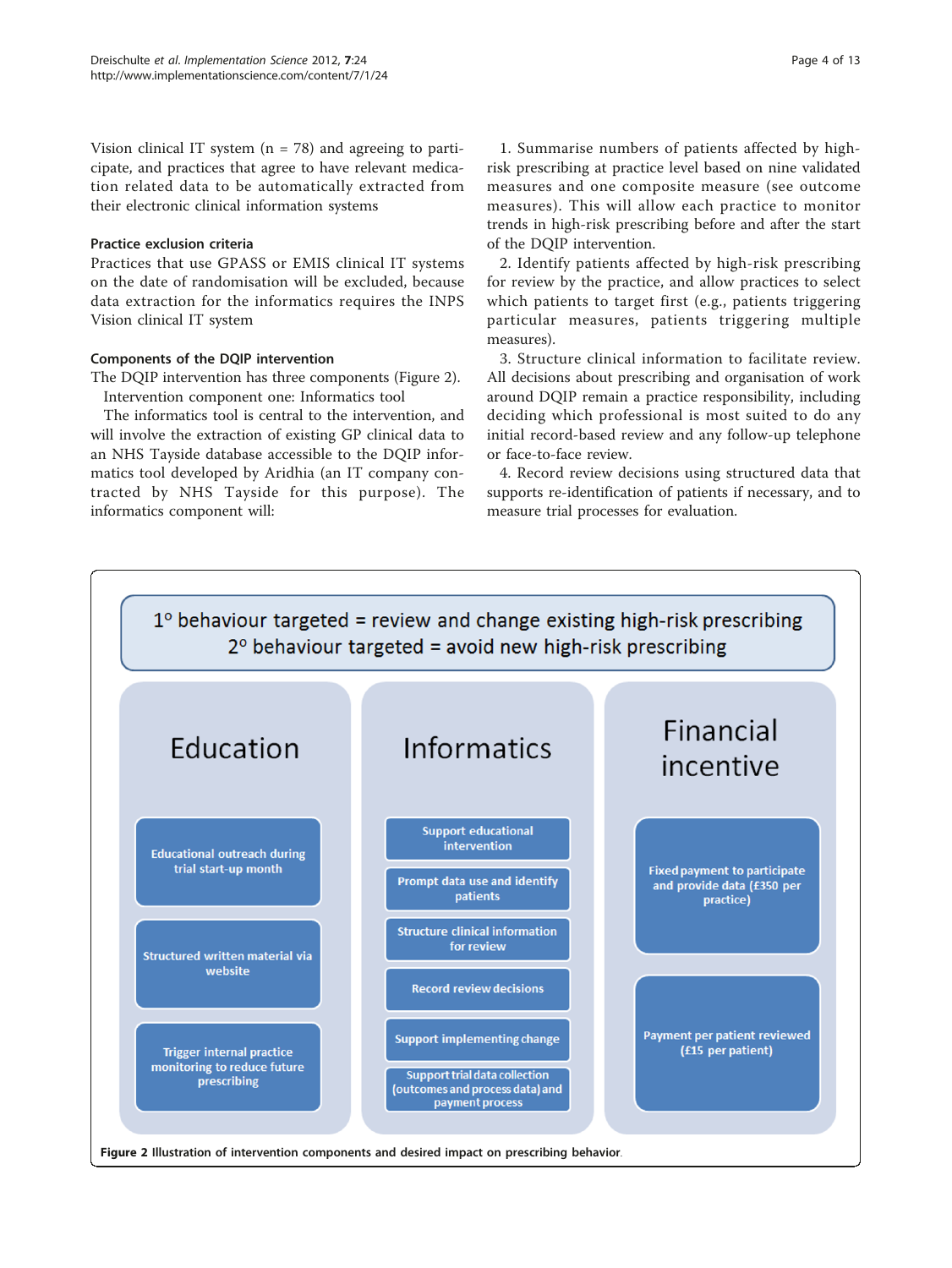5. Support reminders to practices to review their data via e-mail reminders.

6. Support the educational intervention (provide general information/summaries of the evidence of risk, links to more detailed reference information, prevalence measurement, and run charts for each practice).

The DQIP informatics tool will additionally collect data for trial process evaluation and record data to trigger practice payment at the end of the trial.

The data held in the NHS Tayside database will be identifiable, and access to it will be controlled in the same way that NHS Tayside controls access to all patient identifiable data (e.g., in Central Vision and other web-based patient information systems), with individual user accounts created at the request of each practice. In NHS Tayside, access will be controlled using the standard lightweight directory access protocol (LDAP) account that primary care clinicians use to access all NHS Tayside clinical databases and tools. In NHS Fife, users will receive a Tayside LDAP guest account with access exclusively granted to the DQIP informatics tool (the exception will be practices in North East Fife which use the Ninewells laboratory and already have Tayside LDAP accounts for Central Vision access). Only practice-based users will have access to identifiable patient information in the informatics tool. For DQIP purposes, a practice-based user is defined as a professional that the practice nominates as an appropriate user, and is expected to include GPs, the practice manager, and (in some cases) primary care pharmacists (who are not practice employees, but often work clinically in practices). With practice permission, the research team will have access to aggregate practice data (prevalence and run charts) during the trial for trial management purposes, and to anonymised patient level data after the trial ends for analysis.

### Intervention component two: Educational outreach The educational intervention will aim to:

1. Clarify the risk of the targeted prescribing and persuade professionals in participating practices that this prescribing is risky by providing general information with references and links to more detailed information.

2. Persuade professionals that the targeted prescribing is a potential problem in their practice by feeding back prevalence via Tables and run charts.

3. Engage professional/internal motivation to do a 'good job' by persuading professionals that the purpose of the intervention is better patient care, and that this is activity that practices should engage in by appealing to professional values and by creating implicit behavioural norms, including through the use of patient and professional stories.

4. Encourage practices to plan and organise the integration of work associated with reviewing targeted prescribing into practice processes, including the definition of responsibilities of different practice members.

The educational intervention will be delivered via an initial educational outreach visit just before intervention start with an offer of a follow-up visit after approximately three months, and via written material available via the DQIP informatics tool (brief reminders when presenting data, links to more comprehensive documents).

### Intervention component three: Financial incentives to review patients

Historically, trials of this nature have included payment to practices for the time taken to participate in the research, paid via NHS Support Costs. Typically, practices are paid based on an estimate of the time involved. For DQIP, we have chosen to structure the 'NHS Support Costs' as an explicit financial incentive to review patients, with payments modelled on existing general practice 'enhanced service' contracts (specific payments beyond capitation for particular services).

Practices will receive a fixed payment of 350 GBP (560 USD; 403 EUR) for participation and providing data, which is paid before the start of the trial. An important aim of this payment is so that practices agreeing to take part have received a payment while waiting to actually start the intervention; in addition, Practices will receive a payment of 15 GBP (24 USD; 17 EUR) per patient reviewed, where practices earn one payment for each patient reviewed in the year of follow-up rather than payment for every review. This payment will be provided at the end of the trial.

It is critical to note is that there is no financial incentive to change prescribing because this remains completely subject to the clinical judgement of the caring clinician after discussion with the patient. The time line of processes that each cohort of practices will receive as part of the DQIP intervention is shown in Appendix 1.

### Recruitment of general practices

General practices with compatible IT systems in the two health boards will be identified through each board's IT department. All eligible practices (practice manager and all general practitioners in each practice) will receive an email, which informs them of the DQIP trial before formal recruitment starts. This email informs practices of the purpose of the trial and of dates and venues of further information meetings to be held in four different locations across Tayside and Fife. The email will be followed by a formal recruitment letter accompanied by an attractive information sheet that summarises trial processes. The letter will be framed as opt-in to study/opt-out of study and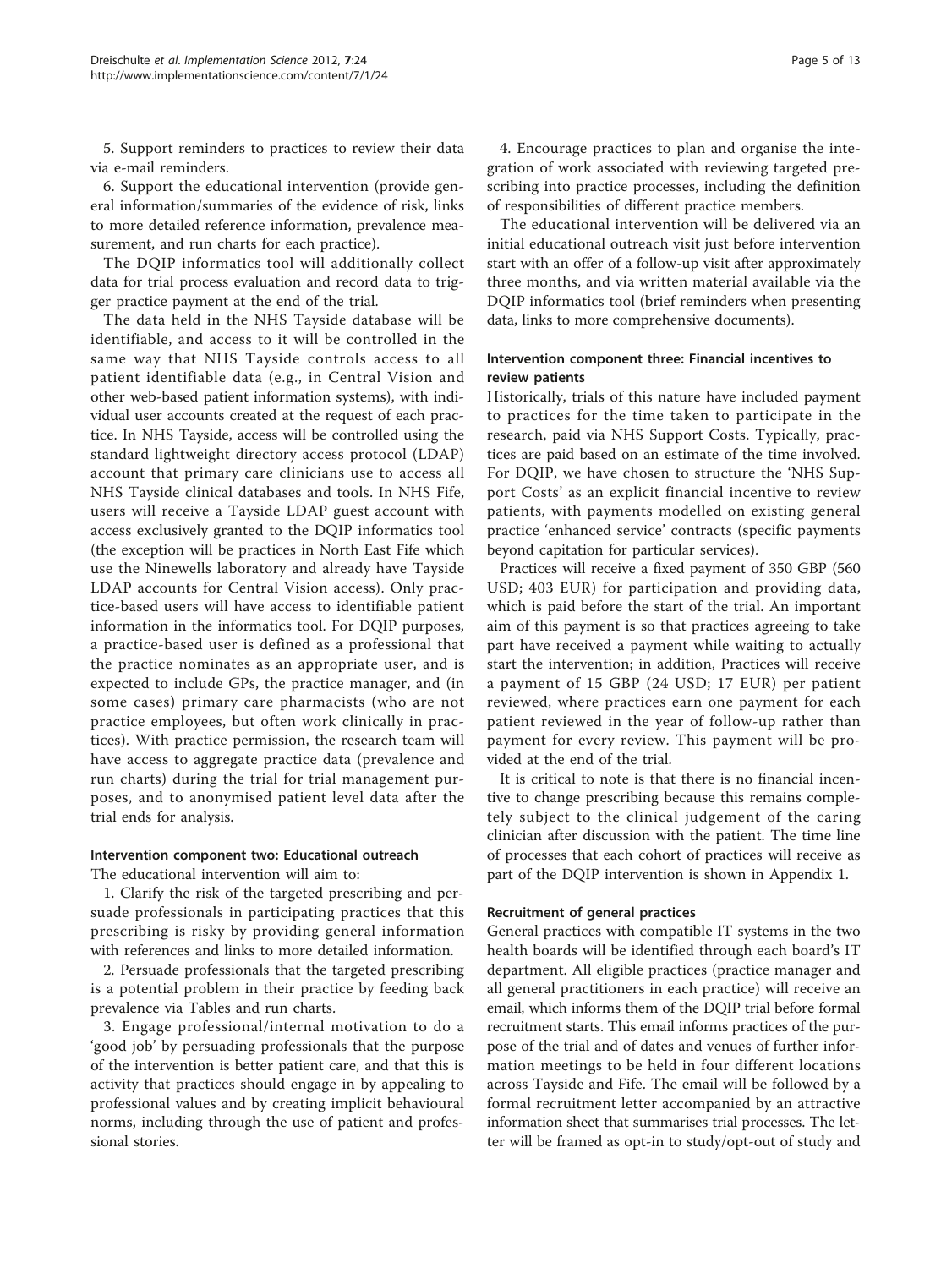an invitation to request a practice visit by the research team or a phone call to discuss. Practices who do not respond to this letter will receive a phone call. From practices that express an interest, we will obtain informed consent to take part, extract data, and randomised each practice to a start date. Up to three months before the start date in each practice, we will confirm consent to take part and to extract data, as well as obtain a list of professionals who are to have access to the informatics tool.

### Recruitment of patient participants

While the DQIP IT tool (intervention component one) will identify patients who are affected by targeted highrisk prescribing, it will be at each practice's discretion whether and when these patients' prescribing is reviewed and how changes in prescribing (if any) are implemented. This may include writing a letter to the patient, inviting the patient to make an appointment for a phone or face-to-face consultation, or to flag the notes to increase awareness of high-risk prescribing the next time the patient attends. All relevant prescribing decisions and follow-up actions will be recorded in the DQIP IT tool and payment for reviews issued, irrespective of the decisions made (see intervention component three: financial incentives).

### Trial objectives

We hypothesise that the DQIP intervention will reduce rates of high-risk prescribing compared to usual practice. The specific objectives are:

1. To test the effectiveness of the DQIP intervention in reducing the specified primary outcome of a composite measure of high-risk non-steroidal anti-inflammatory drug and antiplatelet prescribing.

2. To test the effectiveness of the DQIP intervention in reducing the specified secondary outcomes of: the nine individual measures constituting the composite; related admissions to hospital; repeat versus new prescribing.

3. To assess the cost-effectiveness of the intervention.

### Sample size

In the pilot practices that targeted high-risk NSAID and antiplatelet prescribing, there was a 40% reduction in this prescribing after one round of feedback and review. This is similar to the short-term reduction in high-risk prescribing achieved in the recently completed PINCER trial [[16\]](#page-12-0). We therefore consider a 20% reduction in high-risk prescribing as measured by our outcome measures plausible (and relatively conservative), and have used this in the power calculation. Power calculations for stepped wedge trials are relatively complex, and three estimates are presented.

### Practice level analysis

The first assumes a practice level analysis, which is the most conservative. Estimated standard deviations are taken from the measured SD in the PINCER trial, and baseline was estimated from a general practice clinical dataset. The number of practices required is estimated to detect a 20% reduction from baseline with power of 80% with a two-sided alpha of 0.05 (Table 1).

### Patient level analysis

The second estimate assumes that patient level before and after data is available, and 15 practices are estimated to be needed. The third assumes a patient level analysis with time series data available, with three 'before' and three 'after' data points. Power is clearly adequate with approximately 10 practices (Table [2\)](#page-6-0).

From this analysis, it is clear that lack of power is not likely to be an issue. Because we know that there are significant differences between the two health boards in the primary care pharmacy resource available to practices, we expect to see differences in the effect size between Boards. Additionally, the literature indicates that interventions of the kind planned often (but not always) have varying effects in larger versus smaller practices. This therefore allows us to plan for well powered within strata analyses, and we plan to stratify randomisation into four strata (the combination of the two binary variables Tayside versus Fife and larger versus smaller) with 10 in each strata.

### Randomisation and allocation concealment

The practice will be the unit of allocation, with practices randomised to an intervention start date using a stepped wedge design. On the assumption that forty practices are recruited, four practices will be allocated to each start date, and randomisation will be stratified in order to ensure balance across time points in terms of:

1. Health board (NHS Tayside and NHS Fife). The rationale is that the underlying organisational context differs, particularly in the way that primary care pharmacy and prescribing advice is organised, and in the focus of prescribing improvement work.

2. List size (larger versus smaller practices). The rationale is that there is evidence that complex interventions may be more difficult to implement in larger practices [[19\]](#page-12-0)

Table 1 Sample size estimation for practice level analysis

| Standard<br><b>Deviation</b> | Difference 10% to<br>8% | <b>Effect</b><br>size | Number of<br>practices |
|------------------------------|-------------------------|-----------------------|------------------------|
| 4.0%                         | 2.0%                    | 0.500                 | 34                     |
| 6.0%                         | 2.0%                    | 0.333                 | 73                     |
| 70%                          | 20%                     | 0.286                 | 96                     |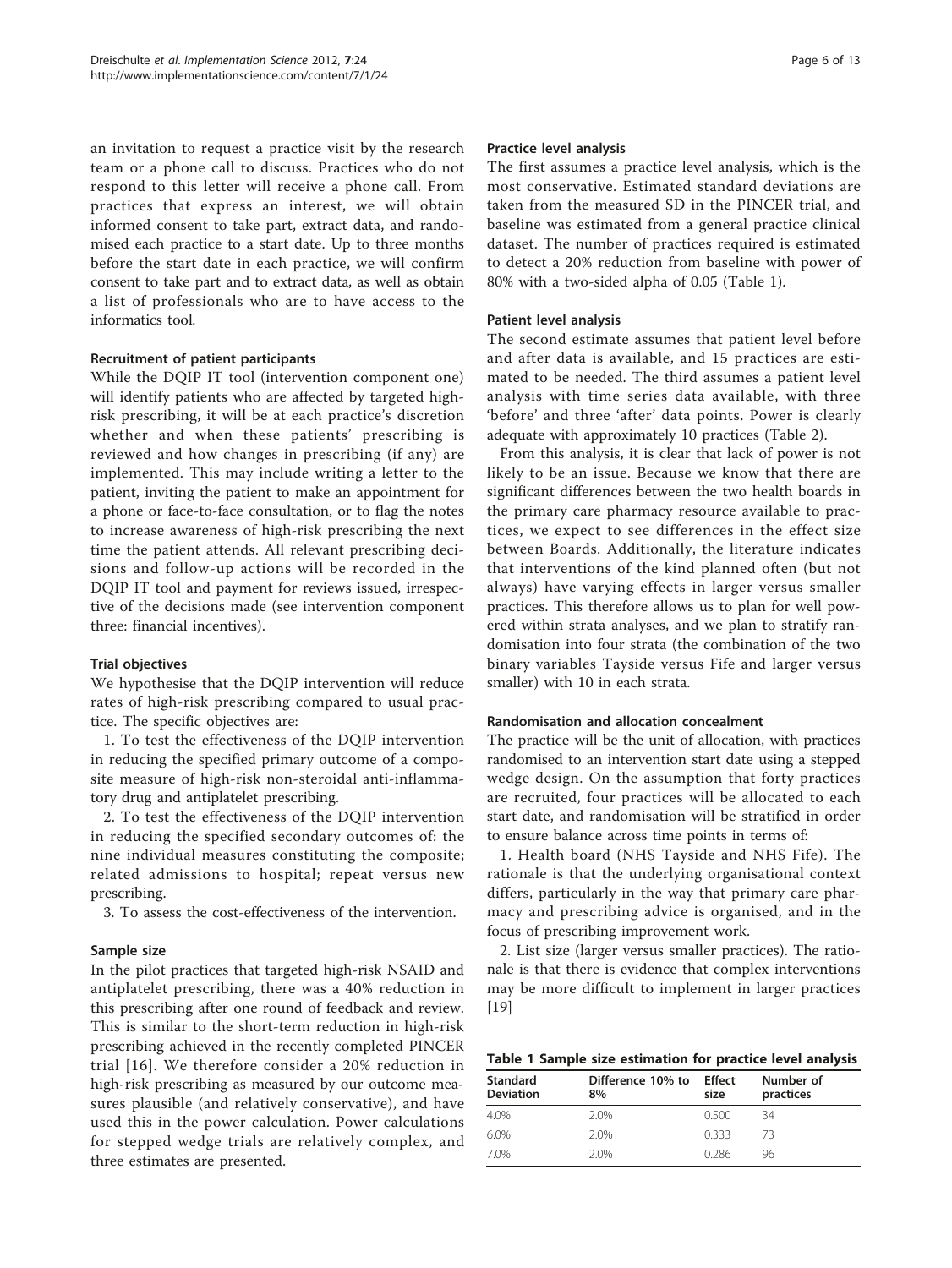<span id="page-6-0"></span>Table 2 Sample size estimation for patient level analysis with time series data

| Number of practices | <b>Effect size</b> | Power |
|---------------------|--------------------|-------|
| 10                  | 0.25               | 83%   |
| 10                  | 0.50               | 97%   |
| 10                  | 0.75               | 99%   |
| 10                  | >1.0               | >99%  |

3. The stepped wedge randomisation will be computer-generated by the statistician on the project (PD) blinded to practice identity, subsequent to which the core research team (TD, AG, and BG) and participating practices will be informed of their start date.

### Blinding

Due to the nature of the intervention, it is not possible to blind either practices or the core research team (TD, AG, and BG). However, outcome assessment is entirely objective and automated. It is also not possible to blind the analyst because the analysis is a time series in which every practice receives the intervention rather than a comparison between groups. The main analysis will therefore be pre-specified rather than blinded, and any analysis not pre-specified will be clearly identified as such and therefore hypothesis generating/exploratory rather than hypothesis testing/explanatory.

### Outcome measures

The outcome measures used are shown in detail in Tables 3, [4](#page-7-0), [5](#page-7-0), [6](#page-8-0), [7](#page-8-0) and the levels of analyses (practice versus patient level) are outlined under 'statistical methods'.

### Primary outcome measure

Table 3: Primary outcome measure (CPO = Composite of prescribing outcomes)

### Secondary outcome measures

### Prescribing outcome measures-individual measures

Table [4:](#page-7-0) Secondary outcome measures (PO = Prescribing outcomes)

'Repeated' versus 'New' prescribing Table [5:](#page-7-0) Secondary outcome measures (repeated versus new prescribing)

### Admission outcome measures

Table [6:](#page-8-0) Secondary outcome measures (AO = admissions outcomes)

### Measures of wider impact on NSAID prescribing

Table [7](#page-8-0): Measures of wider impact on NSAID prescribing (VO = volume outcomes)

### Cost-effectiveness

The cost-effectiveness of the intervention will be measured as the cost per reduction in high-risk prescribing and cost per reductions in hospitalisations from an NHS perspective.

### Data collection

### Prescribing outcomes (PO - 1 to 9)

The primary outcome and prescribing secondary outcomes will be measured in each practice at eight weekly intervals (reflecting that the measure numerators are all for high-risk prescriptions in the last eight weeks). At the time of initial data extraction, eight weekly measures will be constructed for the 48 weeks before the intervention start date.

All outcomes will be measured in the informatics tool using identifiable patient data, but only practices will be able to view identifiable data which will remain in an NHS Tayside controlled database. Access to identifiable data will require explicit practice consent for each individual using the tool, and will be controlled by the NHS Tayside LDAP system used for all clinical systems.

During the study, the core research team will be able to view aggregate practice data (run charts of change over time for each measure) and a summary of practice activity (log-ins, reviews, actions taken). At the end of the trial, fully anonymised data will be extracted from the informatics tool database held by NHS Tayside, and transmitted to the research team using established University of Dundee Health Informatics Centre (HIC) Standard Operating Procedures (SOPs) that require robust anonymisation, transmission using appropriate secure encryption, storage of data on securely encrypted computers, and compliance with Data Protection Act regulations.

### Admission outcomes (AO - 1 to 9)

Scottish Morbidity Recording (SMR01) data on admissions will be linked by HIC to the prescribing data supplied by Aridhia, and provided to the research team under the conditions required by the HIC SOPs described above.

### Table 3 Primary outcome measure (CPO = Composite prescribing outcome)

| Number Risk factor (Denominator) |                                                                                       | High-risk prescription definition (Numerator)                                                |  |
|----------------------------------|---------------------------------------------------------------------------------------|----------------------------------------------------------------------------------------------|--|
|                                  | CPO Number of patients with any risk factor listed in PO-measures 1<br>to 9 (Table 4) | Number of patients with any high-risk prescription listed in PO-measures 1<br>to 9 (Table 4) |  |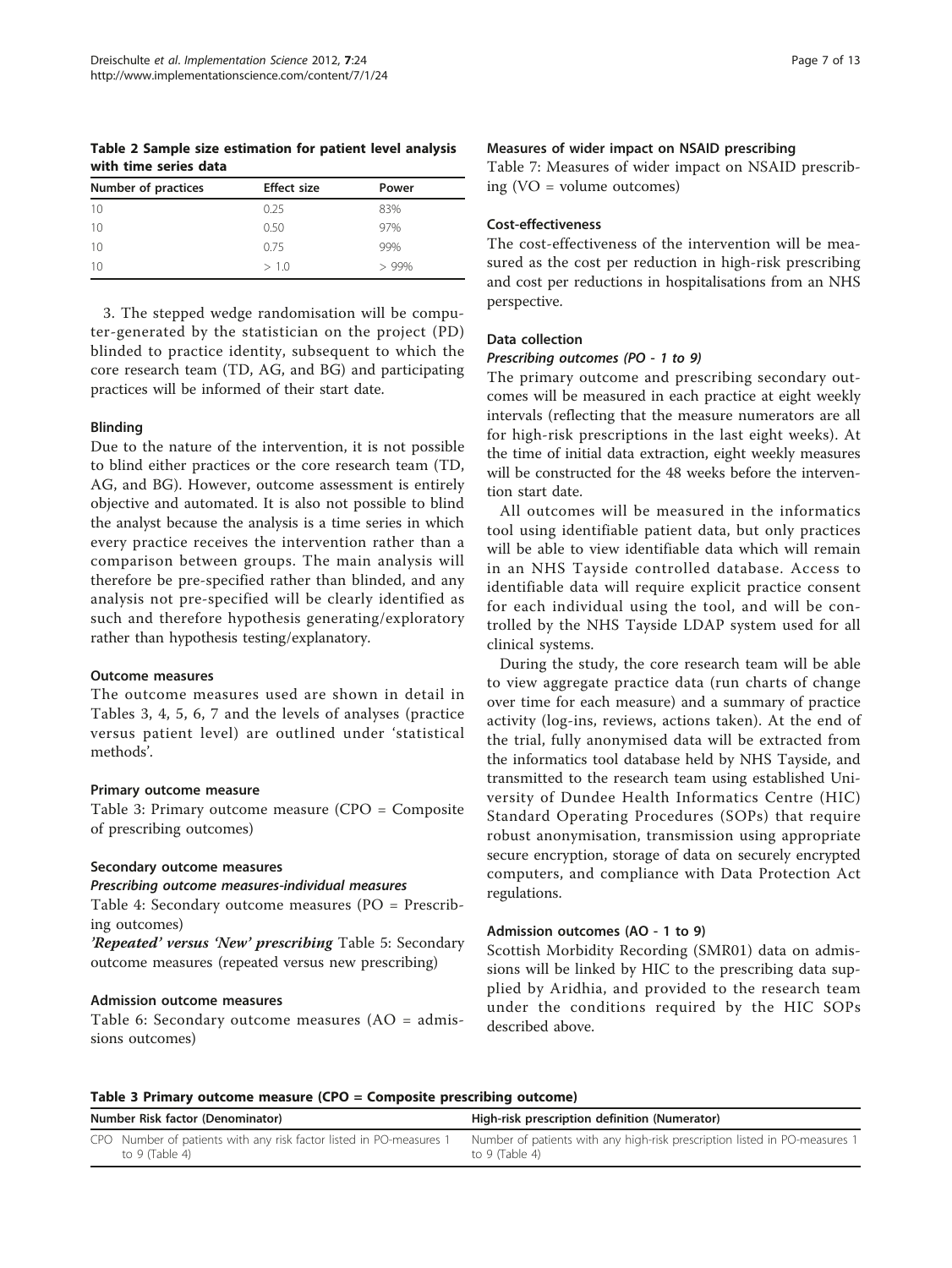#### <span id="page-7-0"></span>Table 4 Secondary outcome measures (PO = Prescribing outcomes)

| Number Risk factor (Denominator) |                                                                                                        | High-risk prescription definition (Numerator)                                                                                                                                                                                                                                  |  |
|----------------------------------|--------------------------------------------------------------------------------------------------------|--------------------------------------------------------------------------------------------------------------------------------------------------------------------------------------------------------------------------------------------------------------------------------|--|
|                                  | PO- Number of patients with a Read Code for peptic<br>ulceration ever recorded                         | Number of denominator patients prescribed a traditional oral NSAID <sup>1</sup> or low dose<br>aspirin in the previous eight weeks who have NOT been prescribed a gastro-<br>protective drug in the 12 weeks before, or since the most recent NSAID or aspirin<br>prescription |  |
|                                  | PO- Number of patients aged 75 and over                                                                | Number of denominator patients prescribed a traditional oral NSAID <sup>4</sup> in the previous<br>eight weeks who have NOT been prescribed a gastro-protective drug in the 12<br>weeks before, or since the most recent NSAID prescription                                    |  |
| 3                                | PO- Number of patients aged 65 and over prescribed aspirin<br>in the previous 12 weeks                 | Number of denominator patients prescribed a traditional oral NSAID <sup>1</sup> in the previous<br>eight weeks who have NOT been prescribed a gastro-protective drug in the 12<br>weeks before, or since the most recent NSAID or aspirin prescription                         |  |
| 4                                | PO- Number of patients aged 65 and over prescribed aspirin<br>in the previous 12 weeks                 | Number of denominator patients prescribed clopidogrel in the previous eight weeks<br>who have NOT been prescribed a gastro-protective drug in the 12 weeks before, or<br>since the most recent aspirin or clopidgrel prescription                                              |  |
| 5                                | PO- Number of patients prescribed warfarin in the previous<br>12 weeks                                 | Number of denominator patients prescribed a traditional oral NSAID¶ in the<br>previous eight weeks who have NOT been prescribed a gastro-protective drug in<br>the 12 weeks before, or since the NSAID prescription                                                            |  |
| 6                                | PO- Number of patients prescribed warfarin in the previous<br>12 weeks                                 | Number of denominator patients prescribed low dose aspirin or clopidogrel in the<br>previous eight weeks who have NOT been prescribed a gastro-protective drug in<br>the 12 weeks before, or since the aspirin or clopidogrel prescription                                     |  |
| 7                                | PO- Number of patients with a QOF heart failure code ever<br>recorded                                  | Number of denominator patients prescribed any oral NSAID in the previous eight<br>weeks                                                                                                                                                                                        |  |
| 8                                | PO- Number of patients prescribed both a diuretic and an<br>ACE inhibitor/ARB in the previous 12 weeks | Number of denominator patients prescribed any oral NSAID in the previous eight<br>weeks                                                                                                                                                                                        |  |
| 9                                | PO- Number of patients with a QOF CKD (stage 3, 4, or 5)<br>code recorded as the most recent CKD code  | Number of denominator patients prescribed any oral NSAID in the previous eight<br>weeks                                                                                                                                                                                        |  |
| 10 <sup>°</sup>                  | PO- GI risk composite<br>Number of patients with any risk factors as defined in<br>PO-measures 1 to 6  | Number of denominator patients with any high-risk prescription as defined in PO-<br>measures 1 to 6                                                                                                                                                                            |  |
| 11                               | PO- Renal risk composite<br>Number of patients with any risk factors in PO-measures<br>8 to 9          | Number of denominator patients with any high-risk prescription as defined in PO-<br>measures 8 to 9                                                                                                                                                                            |  |

 $\texttt{''}$  'Traditional' NSAID means all representatives of this class except Cox-2 selective agents, such as celecoxib;

Key: NSAID = Non-steroidal anti-inflammatory drug; QOF = Quality and outcomes framework; CKD = chronic kidney disease; ACE = angiotensin converting enzyme; ARB = Angiotensin Receptor Blocker

#### Statistical methods

The analyses will be implemented under the principle of intention-to-treat and the guiding principles of the ICH E9 for the analysis of randomised controlled trials. All analyses will be carried out under the guidance of the Tayside Clinical Trials Unit, which has UK registration.

The stepped wedge design is essentially a matched design with before and after comparisons for each unit of randomisation. In this case, the unit will be a group of practices where each group is randomised to a particular starting time. In addition to practice level, patient level data will also be collected, and so the analysis is divided into practice level and patient level with the patient level analysis as the primary outcome.

#### Practice level analysis

Practices will be characterised by health board, size, age range, proportion of men and women, number of GPs, and training status. The primary outcome of the composite high-risk prescribing measure (Table [3](#page-6-0)) will be summarised as the mean and standard deviation across practices for before and after the intervention started. Analysis of before compared to after intervention will be carried out using mixed models or multi-level models that account for the correlation of repeated measures (eight-week periods) and stratification by health board in two levels (Tayside and Fife; larger and smaller list sizes). The primary null hypothesis is no difference in the composite before compared to after intervention. A

| Table 5 Secondary outcome measures (Repeated versus new prescribing) |
|----------------------------------------------------------------------|
|----------------------------------------------------------------------|

| Number      | <b>Risk factor (Denominator)</b>                                                           | High-risk prescription definition (Numerator)                                                                                                                                      |
|-------------|--------------------------------------------------------------------------------------------|------------------------------------------------------------------------------------------------------------------------------------------------------------------------------------|
| CPO-        | Number of patients with any risk factor listed<br>Repeated in PO-measures 1 to 9 (Table 4) | Number of patients with any high-risk prescription listed in PO- measures 1 to 9 (Table<br>4) where the patient has received a high-risk prescription in the previous 12 months    |
| CPO-<br>New | Number of patients with any risk factor listed<br>in PO-measures 1 to 9 (Table 4)          | Number of patients with any high-risk prescription listed in PO-measures 1 to 9 (Table 4)<br>where the patient has NOT received a high-risk prescription in the previous 12 months |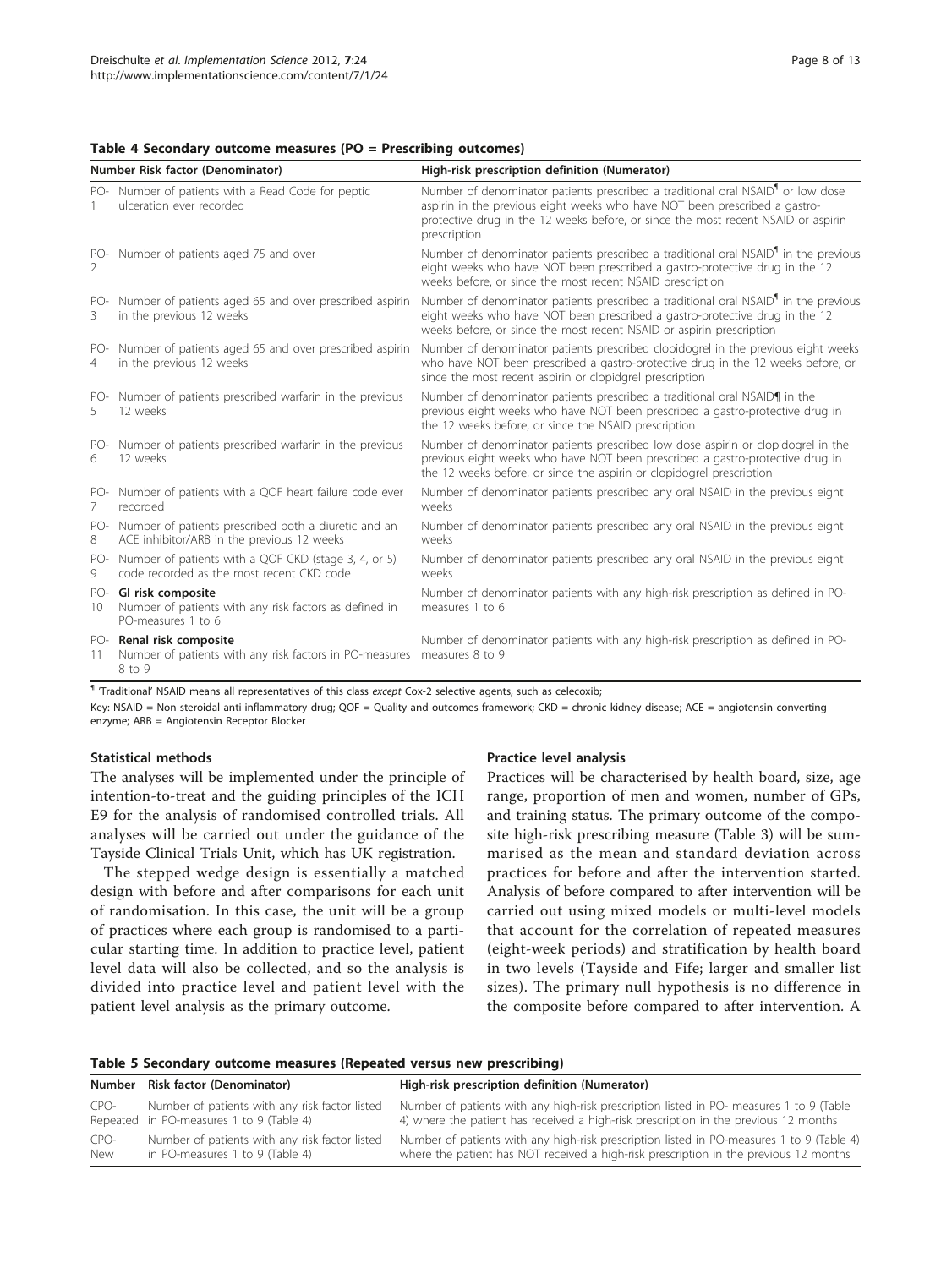<span id="page-8-0"></span>

|  | Table 6 Secondary outcome measures (AO = Admissions outcomes) |
|--|---------------------------------------------------------------|
|--|---------------------------------------------------------------|

|        | Number Denominator                                                                                 | <b>Numerator</b>                                                                                                                                                                                                                                                                                                         |
|--------|----------------------------------------------------------------------------------------------------|--------------------------------------------------------------------------------------------------------------------------------------------------------------------------------------------------------------------------------------------------------------------------------------------------------------------------|
|        |                                                                                                    | Trigger event plus high-risk prescription                                                                                                                                                                                                                                                                                |
|        | Specific hospital admissions that were preceded by high-risk prescribing                           |                                                                                                                                                                                                                                                                                                                          |
| $AO-1$ | Patient time with GI risk factors as defined in<br>PO- measures 1 to 6 (Table 4) #                 | Number of denominator patients admitted with GI bleeding who had any high risk<br>prescription as defined in PO-measures 1 to 6 (Table 4) in the eight weeks before<br>admission                                                                                                                                         |
| $AO-2$ | Patient time with heart failure as defined in<br>PO-measure 7 (Table 4) #                          | Number of denominator patients admitted to hospital for HF - exacerbation who had a<br>high-risk prescription as defined in PO-measure 7 (Table 4) in the eight weeks before<br>admission                                                                                                                                |
| $AO-3$ | Patient time with renal risk factors as defined<br>in PO-measures 8 to 9 (Table $4$ ) <sup>#</sup> | Number of denominator patients admitted to hospital for acute renal failure or with<br>dehydration or diarrhoea (both defined as potentially inappropriate/ambulatory care<br>sensitive admissions) who had any high-risk prescription as defined in PO-measures 8 to<br>9 (Table 4) in the eight weeks before admission |
|        | Specific hospital admissions irrespective of high-risk prescribing                                 |                                                                                                                                                                                                                                                                                                                          |
| $AO-4$ | Patient time with GI risk factors as defined in<br>PO-measures 1 to 6 (Table $4$ ) <sup>#</sup>    | Number of denominator patients, who are admitted to hospital for GI bleeding                                                                                                                                                                                                                                             |
| $AO-5$ | Patient time with heart failure as defined in<br>PO-measure 7 (Table $4$ ) <sup>#</sup>            | Number of denominator patients, who are admitted to hospital for HF - exacerbation                                                                                                                                                                                                                                       |
| $AO-6$ | Patient time with renal risk factors as defined<br>in PO-measures 8 to 9 (Table $4$ ) <sup>#</sup> | Number of denominator patients, who are admitted to hospital for acute renal failure or<br>with dehydration or diarrhoea (both defined as potentially inappropriate/ambulatory care<br>sensitive admissions)                                                                                                             |
|        | Any cause hospital admissions                                                                      |                                                                                                                                                                                                                                                                                                                          |
| $AO-7$ | Patient time with GI risk factors as defined in<br>PO-measures 1 to 6 (Table $4$ ) <sup>#</sup>    | Number of denominator patients admitted to hospital with any emergency admission                                                                                                                                                                                                                                         |
| $AO-8$ | Patient time with heart failure as defined in<br>PO-measure 7 (Table $4$ ) <sup>#</sup>            | Number of denominator patients admitted to hospital with any emergency admission                                                                                                                                                                                                                                         |
| $AO-9$ | Patient time with renal risk factors as defined<br>in PO-measures 8 to 9 (Table $4$ ) <sup>#</sup> | Number of denominator patients admitted to hospital with any emergency admission                                                                                                                                                                                                                                         |

# The denominator is the time that each patient is defined as having risk factors by virtue of age, disease or co-prescribing in the year before the intervention and the year of follow-up. AO measures 1 to 3 consider specific hospital admissions where patient has had a recent high-risk prescription; AO measures 4 to 6 consider specific hospital admissions irrespective of whether or not the patient has a had a recent high-risk prescription; AO measures 7 to 9 consider all emergency admissions

test of the intervention (before versus after) by health board interaction in the model will test whether results differ by health board. Mixed models have the advantage of allowing for missing data while maintaining the principle of intention to treat (ITT). These models can also incorporate adjustment for baseline differences. The practice level analyses will be secondary to the patient level analyses. This will be repeated for all secondary measures (Tables [4](#page-7-0) to 7).

### Patient level analysis

The analysis above will be repeated including patient level as well as practice level data. This will be the primary analysis. At the patient level, the primary outcome is binary (yes, no), and so mixed models with binary outcomes will be utilised, i.e., non-linear mixed models. These incorporate the correlation of patients within practices and of repeated measurements over time. At

the patient level, descriptive measures will be tabulated such as age, gender, deprivation decile of Scottish Index of Multiple Deprivation (SIMD), number of measures that are relevant to a patient (i.e., the patient meets the denominator definition), as well as the primary and secondary outcomes as percentages.

The mixed model will incorporate fixed terms for intervention (before versus. after), time (eight-week time periods) as well as the correlation of patients within practices and the correlation of repeated measurements over time as random effects. Hence, the analysis will have the element of time series analyses with multiple time points before and after intervention. The primary null hypothesis is no difference in the composite before compared to after intervention as a binary factor. Because patients can be in more than one time period and move in and out of numerators and denominators, the correlation of repeated measures for these

### Table 7 Measures of wider impact on NSAID prescribing (VO = Volume outcomes)

| $VO-1$ | Total NSAID prescription volume/registered patients in participating compared to non-participating practices          |
|--------|-----------------------------------------------------------------------------------------------------------------------|
| $VO-2$ | Proportion of patients prescribed an NSAID stratified by age in participating compared to non-participating practices |
|        |                                                                                                                       |

Key: NSAID = Non-steroidal anti-inflammatory drug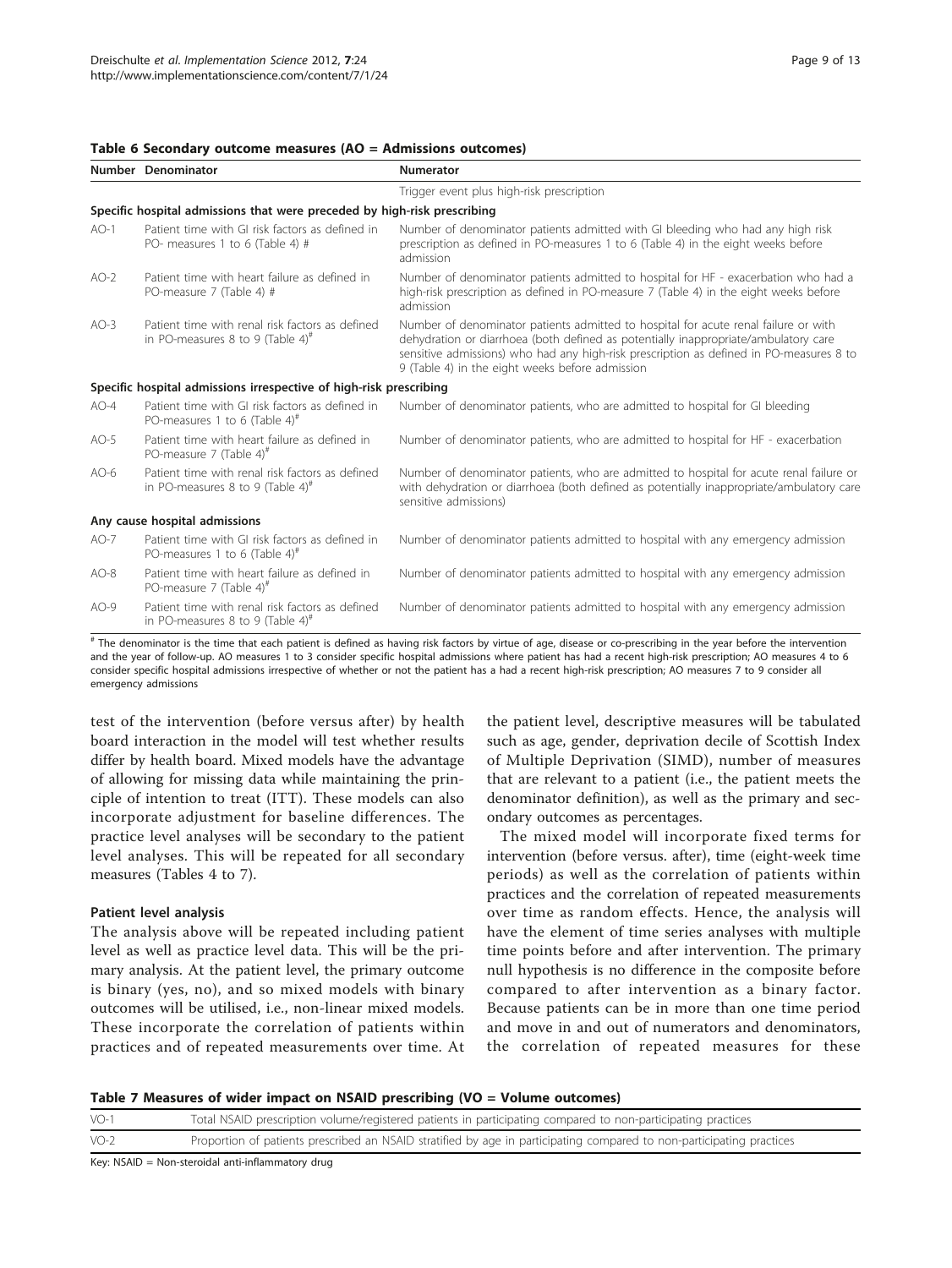individuals will be taken into account in the multilevel modelling. Patients are nested within practices but can be cross-classified with respect to time periods. Initially, this cross classification will be ignored and then the analyses will be repeated with cross-classification terms to assess any differences. These analyses will be repeated for all secondary outcomes.

A formal statistical analysis plan will be documented prior to data lock, and this will form the detailed protocol for analysis. All analyses will be carried out using SAS 9.2 and SPSS v18.

### **Discussion**

Although IT-based interventions that identify and target patients with high-risk prescribing for review have previously shown to be potentially effective, there is a need for approaches that are more economically sustainable and produce longer-term effects. The DQIP intervention makes use of the existing NHS IT-infrastructure to continuously identify patients with high-risk prescribing and is targeted at existing practice teams rather than relying on additional professional time/resource, which has obvious advantages, especially in the current financial climate.

### Assumptions underlying the design of the DQIP intervention

The design of the DQIP intervention is based on the assumption that in order to be effective in reducing high-risk prescribing of NSAIDs and antiplatelets, then:

The intervention has to be adopted by practices. Adoption is the process by which clinicians and practices are persuaded that the change promoted by the intervention is worth pursuing, that the intervention itself is likely to lead to benefit, and to then ensure that the intervention is implemented. The DQIP intervention aims to support adoption by providing education, an initial fixed payment of 350 GBP (560 USD; 403 EUR), and email reminders to those practices with minimal use of the DQIP tool.

Practices have to reach patients. A necessary condition for the intervention to work is that it is actually delivered to the right patients at the right time. This requires practices to identify suitable patients to deliver the intervention to. If reach is low, then few patients will receive the intervention, and overall effectiveness will also be low irrespective of how 'effective' the intervention is in patients who actually receive it. The DQIP intervention aims to support reach by timely and continuous identification of patients affected by high-risk prescribing, by email -reminders to practices to review their data, and by offering payment of 15 GBP (24 USD; 17 EUR) per patient reviewed.

Practices have to deliver the intervention effectively to patients who are reached. In DQIP, this implies that the

prescribing have to be plausibly effective in reducing the likelihood of adverse drug events from NSAIDs and antiplatelets. The DQIP intervention aims to support effective delivery by structuring clinical information to facilitate review and by alerting practitioners to situations, where patients are re-prescribed high-risk medication against previously documented intentions.

Practices have to maintain these processes for the duration of the trial. A feature of the PINCER study was that 12-month impact of a one-off pharmacy led review was smaller than the six-month effect [[20\]](#page-12-0). In other words, the intervention effect was not fully maintained, either because new patients were prescribed the targeted drugs, or because patients restarted them, or both. Long-term effectiveness requires that the intervention is maintained. The DQIP intervention aims to support maintenance by continuous (rather than one-off) identification of patients affected by high-risk prescribing over the whole duration of the trial, by monitoring whether any improvements in high-risk prescribing are maintained over time (run chart) and alerting practices if this is not the case, and by payment of 15 GBP (24 USD; 17 EUR) per patient reviewed (rather than one-off).

### Design of outcome measures

The DQIP intervention is designed to change prescribing behaviour in primary care and thus, our primary outcome measure and the majority of secondary outcome measures are designed to reflect such behaviour changes.

The core of the intervention is to review existing highrisk prescribing, but we are also hypothesising a reduction in 'new' prescribing, via the triggering of internal practice processes similar to those that appear to have happened with QOF, where stimulating internal monitoring/surveillance have been important mediators of change [\[21](#page-12-0)-[24\]](#page-12-0). We do not have any direct control over these internal processes, but will explore their impact by measuring both change in existing prescribing (patients who have received a targeted high-risk prescription in the previous 12 months) and change in 'new' prescribing (patients receiving a targeted high-risk prescription who have not received one in the previous 12 months).

Although not a primary outcome in this trial, the ultimate aim of changing practitioner behaviour is to improve outcomes for patients. However, prescribing is only one among other healthcare process that (in addition to patients' underlying risk factors) may influence outcomes, which implies that interventions focussing on medication use only are unlikely to significantly alter overall mortality or hospital admission rates. Nevertheless, such outcome measures have been used in a number of trials seeking to assess the impact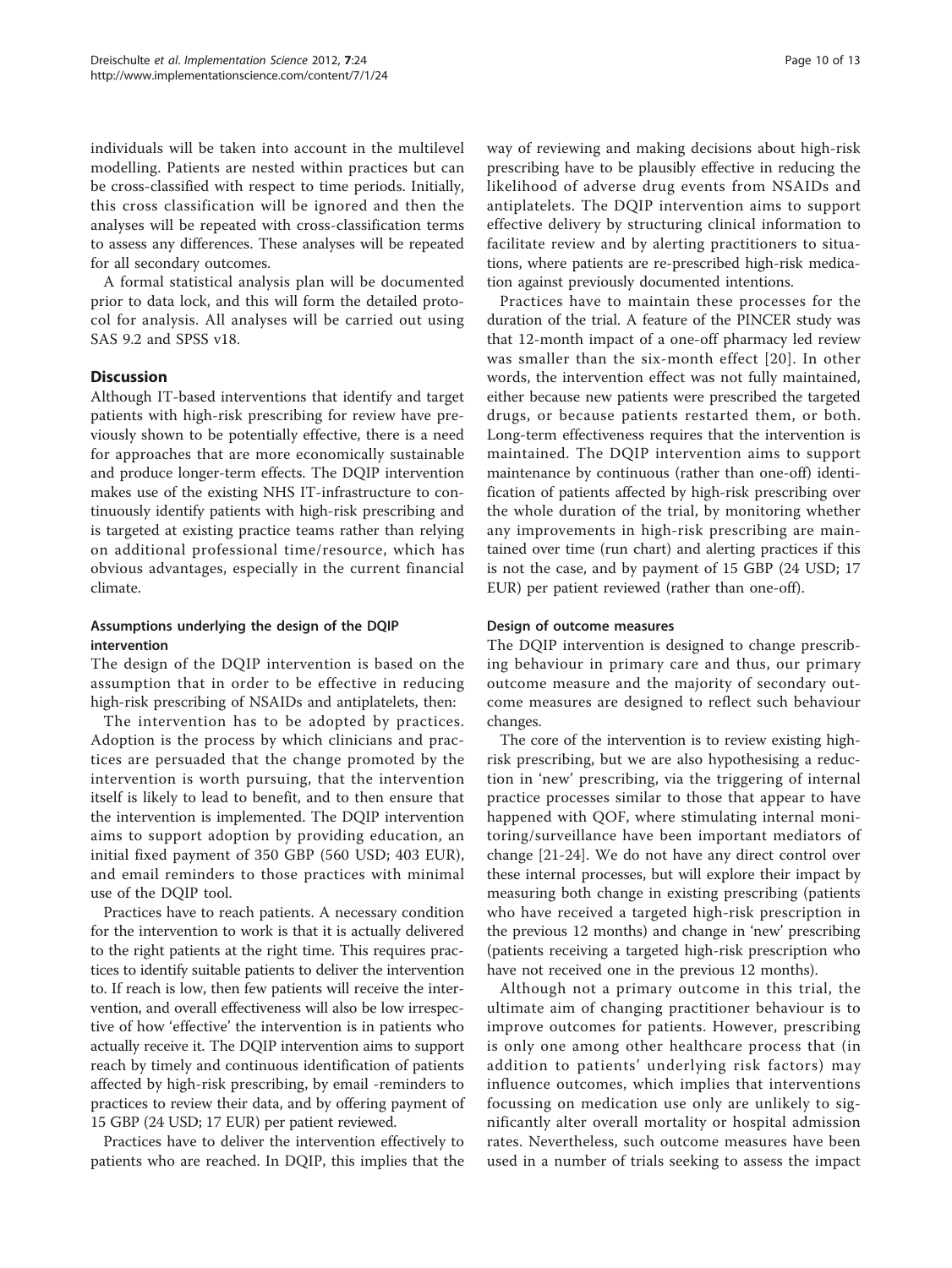| <b>TIME</b><br>(weeks)               | <b>ACTIVITY</b>                                                                                                                                                                                                                                                                                                                          |
|--------------------------------------|------------------------------------------------------------------------------------------------------------------------------------------------------------------------------------------------------------------------------------------------------------------------------------------------------------------------------------------|
| While waiting<br>for<br>intervention | Bimonthly newsletter about trial progress; reminder about start date Fixed payment of 350 GBP (560 USD; 403 EUR) (Intervention<br>component 3)                                                                                                                                                                                           |
| Intervention<br>minus 12             | Contact to organise dates for practice training visit; identify who is going to have access to the informatics                                                                                                                                                                                                                           |
| Intervention<br>start                | Access to informatics turned on (Intervention component 1); Email notification Educational outreach visit (Intervention component<br>$(2)^{5}$<br>Ask practice to nominate a lead GP as the main practice contact                                                                                                                        |
| Intervention<br>plus 4               | For practices with minimal use of the tool: Email to lead GP asking for reason and offer further support (IT, clinical, administrative) or<br>practice visits                                                                                                                                                                            |
| Intervention<br>plus 8               | E-mail newsletter, report on their use of the tool and on changes in their prescribing (positive encouragement irrespective of data,<br>but framed by it). <sup>5</sup><br>For practices with minimal use of the tool: Email to lead GP asking for reason and offer further support (IT, clinical, administrative) or<br>practice visits |
| Intervention<br>plus 12              | Offer second practice visit                                                                                                                                                                                                                                                                                                              |
| Intervention<br>plus 16              | E-mail newsletter, report on their use of the tool and on changes in their prescribing (positive encouragement irrespective of data,<br>but framed by it). <sup>§</sup><br>For practices with minimal use of the tool: Email to lead GP asking for reason and offer further support (IT, clinical, administrative) or<br>practice visits |
| Intervention<br>plus 24              | E-mail newsletter, report on their use of the tool and on changes in their prescribing (positive encouragement irrespective of data,<br>but framed by it). <sup>s</sup><br>For practices with minimal use of the tool: Email to lead GP asking for reason and offer further support (IT, clinical, administrative) or<br>practice visits |
| Intervention<br>plus 32              | E-mail newsletter, report on their use of the tool and on changes in their prescribing (positive encouragement irrespective of data,<br>but framed by it). <sup>§</sup><br>For practices with minimal use of the tool: Email to lead GP asking for reason and offer further support (IT, clinical, administrative) or<br>practice visits |
| Intervention<br>plus 40              | E-mail newsletter, report on their use of the tool and on changes in their prescribing (positive encouragement irrespective of data,<br>but framed by it). <sup>§</sup><br>For practices with minimal use of the tool: Email to lead GP asking for reason and offer further support (IT, clinical, administrative) or<br>practice visits |
| Intervention<br>plus 44              | E-mail report, two months to go, encourage final review                                                                                                                                                                                                                                                                                  |
| Intervention<br>plus 48              | E-mail report, one month to go, encourage final review                                                                                                                                                                                                                                                                                   |
| Intervention<br>plus 52              | Thank you, final report on what they did, Payment of 15 GBP (24 USD; 17 EUR) (Intervention component 3)                                                                                                                                                                                                                                  |
| Intervention<br>plus 4 to 48         | Practices are notified of any significant new evidence or guidance relating to targeted high-risk prescribing                                                                                                                                                                                                                            |

#### <span id="page-10-0"></span>Table 8 Process for each participating practice

§ Encouragement to contact the DQIP team if questions arise or problems occur. The DQIP team will meet any request for further support (IT, clinical, administrative) or practice visits

of medication review interventions [[25](#page-12-0)]. We have therefore designed measures that may more specifically capture the potential impact of the DQIP intervention on patient outcomes, i.e., NSAID and antiplatelet specific hospital admissions that are preceded by high-risk prescribing of these agents (AO 1 to 3). Because state-of-the-art assessment of causality and preventability of adverse drug events over the duration of a trial is usually not feasible (clinical judgement by two or more independent experts is usually required), the outcome measures of the type used here may inform the design of similar trials of interventions seeking to improve and measure changes in drug therapy outcomes.

#### Rationale for employing the stepped wedge design

The stepped wedge is a relatively novel design for the evaluation of health service interventions. We have chosen this design for two main reasons. First, the staggered entry of practices into the study has logistic advantages in the delivery of the educational outreach visit. If forty practices are recruited, then four practices will start the intervention every four weeks. In contrast, starting all intervention-arm practices at once under a conventional design is not feasible within the resources of our research team. Second, we anticipated a high dropout rate of practices that would have otherwise been randomised to the 'care as usual arm' under a conventional two arm design, because we would not have been able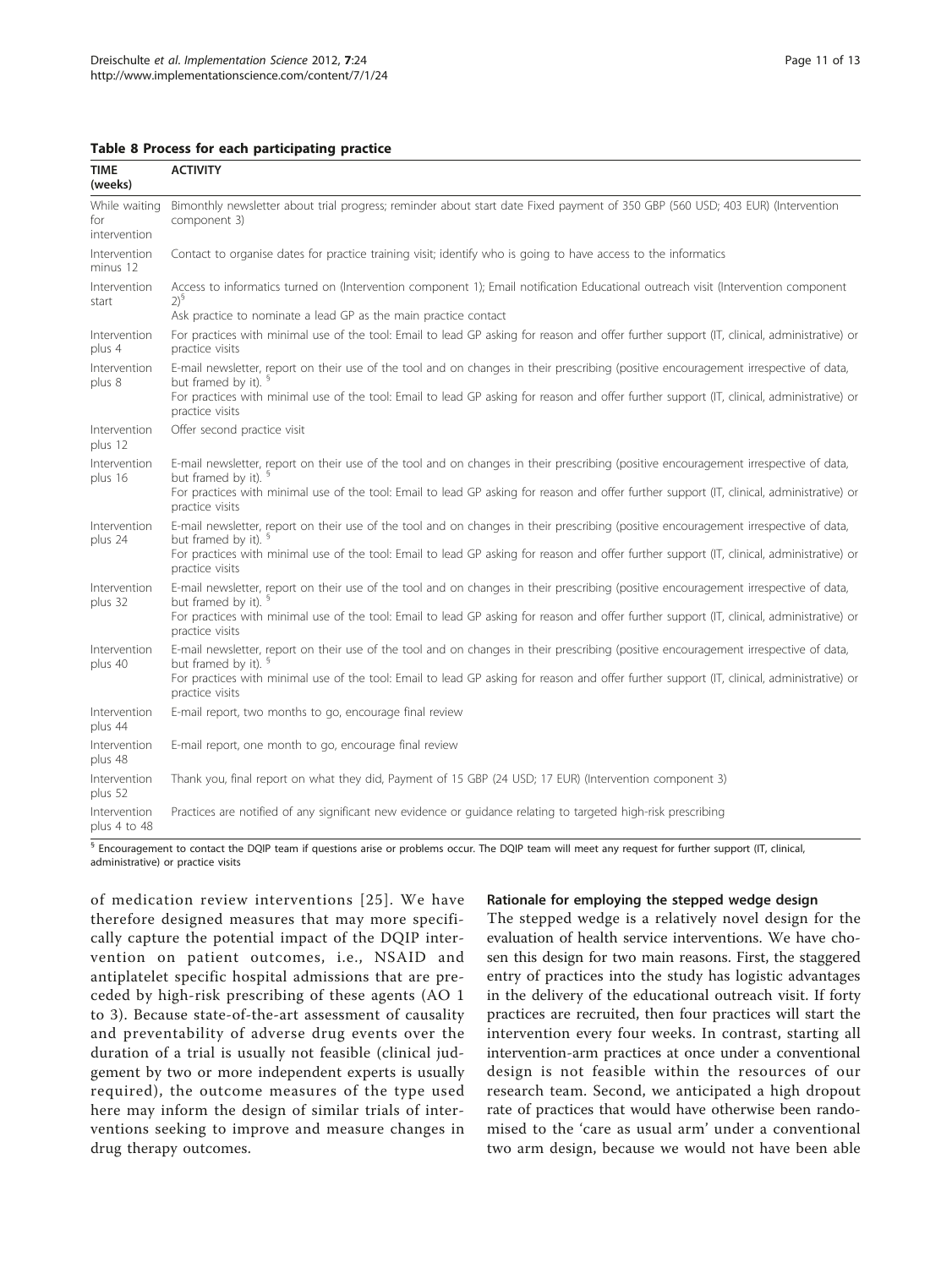<span id="page-11-0"></span>to provide the same financial incentives to these practices, but would have still required these practices' outcome data. We hope that the fact that all participating practices will receive the intervention will facilitate recruitment and reduce drop-out rates [[17\]](#page-12-0).

A welcome side effect of the stepped wedge design is that because practices serve as their own controls, the total sample size required for the trial is lower than under a conventional two-arm design (theoretically, a sample size of ten practices would have sufficed for patient level analysis). Recruiting more practices will support the external validity of findings by ensuring that a more representative range of practices participate and to allow examination by strata.

### Anticipated challenges

Despite these advantages, we anticipate a number of challenges. The staggered entry into the trial implies that practices randomised to a later start date will start the intervention up to one year after their initial consent to participate, which implies the risk that initial motivations of practices to take part may no longer be valid at their allocated starting date. We have therefore defined a strategy to maintain the interest of practices while they are waiting to start the DQIP intervention (see Table [8\)](#page-10-0).

A further potential problem in stepped wedge designs is contamination between intervention participants and those waiting for the intervention. It is possible that some practices will change their prescribing behaviour as a consequence of being alerted to high-risk NSAIDs and antiplatelet prescribing during recruitment. However, we expect such effects to be mild in comparison to the DQIP intervention because meaningful and sustained reductions in the targeted high-risk prescribing will require systematic and prolonged effort that is unlikely to occur before the DQIP tool is implemented [[16](#page-12-0)].

### Ethical approval

The study has been approved by the Fife and Forth Valley Research Ethics Committee (REC reference 11/AL/ 0251).

#### Abbreviations

NSAID: Non-steroidal anti-inflammatory drug; IT: Information technology; ACE: Angiotensin converting enzyme; QOF: Quality and Outcomes framework; NHS: National Health service; DQIP: Data-driven quality improvement in primary care; ADE: Adverse drug event; GPASS: General Practice Administration System for Scotland; EMIS: Egton Medical Information Systems; LDAP: Lightweight Directory Access Protocol; HIC: Health informatics centre; GP: General practitioner; ITT: Intention to treat.

#### Acknowledgements

The study is funded by the Chief Scientist Office of Scottish Government Health Directorates programme grant ARPG/07/02, but the research team are free to publish all data. The authors would like to thank all members of

the DQIP steering group and the Trial Steering Committee for their valuable input into study design and conduct.

#### Author details

<sup>1</sup>Tayside Medicines Unit, NHS Tayside, Mackenzie Building, Kirsty Semple Way, Dundee DD2 4BF, UK. <sup>2</sup>Population Health Sciences, Quality, Safety and Informatics Research Group, University of Dundee, Mackenzie Building, Kirsty Semple Way, Dundee DD2 4BF, UK. <sup>3</sup>Dundee Epidemiology and Biostatistics Unit (DEBU), University of Dundee, Mackenzie Building, Kirsty Semple Way, Dundee DD2 4BF, UK. <sup>4</sup>University of Dundee, Perth Rd, Dundee DD1 4HN UK.

#### Authors' contributions

The DQIP trial is part of a five-year research programme led by BG. The core DQIP research team (TD, AG, and BG) conceived of the research questions and designed the DQIP intervention with contributions by CMcC and PDa. All authors were part of a trial design group led by BG and TD. BG and TD jointly wrote the manuscript, with PD contributing the statistics section. DP has led on the economic analysis. All authors commented on and approved the final version of the manuscript.

#### Received: 4 October 2011 Accepted: 23 March 2012 Published: 23 March 2012

#### References

- 1. Howard RL, Avery AJ, Slavenburg S, Royal S, Pipe G, Lucassen P, Pirmohamed M: [Which drugs cause preventable admissions to hospital?](http://www.ncbi.nlm.nih.gov/pubmed/16803468?dopt=Abstract) [A systematic review.](http://www.ncbi.nlm.nih.gov/pubmed/16803468?dopt=Abstract) British Journal of Clinical Pharmacology 2006, 63:136-147.
- 2. Pirmohamed MJ, Meakin S, Green C, Scott AK, Walley TJ, Farrar K, Park BK, Breckenridge AM: [Adverse drug reactions as a cause of admission to](http://www.ncbi.nlm.nih.gov/pubmed/15231615?dopt=Abstract) [hospital: prospective analysis of 18 820 patients.](http://www.ncbi.nlm.nih.gov/pubmed/15231615?dopt=Abstract) BMJ 2004, 329:15-19.
- 3. Howard R, Avery A, Bissell P: Causes of preventable drug-related hospital admissions: a qualitative study. Qual Saf Health Care 2007, 17:109-116.
- 4. Hearnshaw HM, Harker RM, Cheater FM, Baker RH, Grimshaw GM: [Expert](http://www.ncbi.nlm.nih.gov/pubmed/11533425?dopt=Abstract) [consensus on the desirable characteristics of review criteria for](http://www.ncbi.nlm.nih.gov/pubmed/11533425?dopt=Abstract) [improvement of health care quality.](http://www.ncbi.nlm.nih.gov/pubmed/11533425?dopt=Abstract) Quality in Health Care 2001, 10:173-178.
- 5. Dreischulte T, Grant A, McCowan C, McAnaw J, Guthrie B: [Quality and](http://www.ncbi.nlm.nih.gov/pubmed/22316181?dopt=Abstract) [safety of medication use in primary care: Consensus validation of a new](http://www.ncbi.nlm.nih.gov/pubmed/22316181?dopt=Abstract) [set of explicit medication assessment criteria and prioritisation of topics](http://www.ncbi.nlm.nih.gov/pubmed/22316181?dopt=Abstract) [for improvement.](http://www.ncbi.nlm.nih.gov/pubmed/22316181?dopt=Abstract) BMC Clinical Pharmacology 2012, 12(1):5.
- 6. Guthrie B, McCowan C, Davey P, Simpson CR, Dreischulte T, Barnett K: [High](http://www.ncbi.nlm.nih.gov/pubmed/21693525?dopt=Abstract) [risk prescribing in primary care patients particularly vulnerable to](http://www.ncbi.nlm.nih.gov/pubmed/21693525?dopt=Abstract) [adverse drug events: cross sectional population database analysis in](http://www.ncbi.nlm.nih.gov/pubmed/21693525?dopt=Abstract) [Scottish general practice.](http://www.ncbi.nlm.nih.gov/pubmed/21693525?dopt=Abstract) BMJ 2011, 342:d3514.
- Jamtvedt G, Young JM, Kristoffersen DT, O'Brien MA, Oxman A: Audit and feedback: effects on professional practice and health care outcomes (Review). Cochrane Database of Systematic Reviews 2006.
- 8. O'Brien MA, Rogers S, Jamtvedt G, Oxman AD, Odgaard-Jensen J, Kristoffersen DT, Forsetlund L, Bainbridge D, Freemantle N, Davis D, et al: Educational outreach visits: effects on professional practice and health care outcomes. Cochrane Database of Systematic Reviews 2007.
- 9. Renders C, Valk G, Griffin S, Wagner E, Van Eijk J, Assendelft W: [Interventions to improve the management of diabetes in primary care,](http://www.ncbi.nlm.nih.gov/pubmed/11574449?dopt=Abstract) [outpatient, and community settings: a systematic review.](http://www.ncbi.nlm.nih.gov/pubmed/11574449?dopt=Abstract) Diabetes Care 2001, 24:1821-1833.
- 10. Royal S, Smeaton L, Avery AJ, Hurwitz B, Sheikh A: [Interventions in primary](http://www.ncbi.nlm.nih.gov/pubmed/22512035?dopt=Abstract) [care to reduce medication related adverse events and hospital](http://www.ncbi.nlm.nih.gov/pubmed/22512035?dopt=Abstract) [admissions: systematic review and meta-analysis.](http://www.ncbi.nlm.nih.gov/pubmed/22512035?dopt=Abstract) Quality & Safety in Health Care 2006, 15:23-31.
- 11. Veloski J, Boex JR, Grasberger MJ, Evans A, Wolfson DB: [BEME Guide 7:](http://www.ncbi.nlm.nih.gov/pubmed/16707292?dopt=Abstract) [Systematic review of the literature on assessment, feedback and](http://www.ncbi.nlm.nih.gov/pubmed/16707292?dopt=Abstract) physicians' [clinical performance.](http://www.ncbi.nlm.nih.gov/pubmed/16707292?dopt=Abstract) Medical Teacher 2006, 28(2):117-128.
- 12. O'Brien MA, Freemantle N, Oxman AD, Wolf F, Davis DA, Herrin J: Continuing education meetings and workshops: effects on professional practice and health care outcomes. 2000. Cochrane Database of Systematic Reviews 2001 , 2: CD003030.
- 13. Bennett J, Glasziou P: [Computerised reminders and feedback in](http://www.ncbi.nlm.nih.gov/pubmed/12603185?dopt=Abstract) [medication management: a systematic review of randomised controlled](http://www.ncbi.nlm.nih.gov/pubmed/12603185?dopt=Abstract) [trials.](http://www.ncbi.nlm.nih.gov/pubmed/12603185?dopt=Abstract) Med J Aust 2003, 178:217-222.